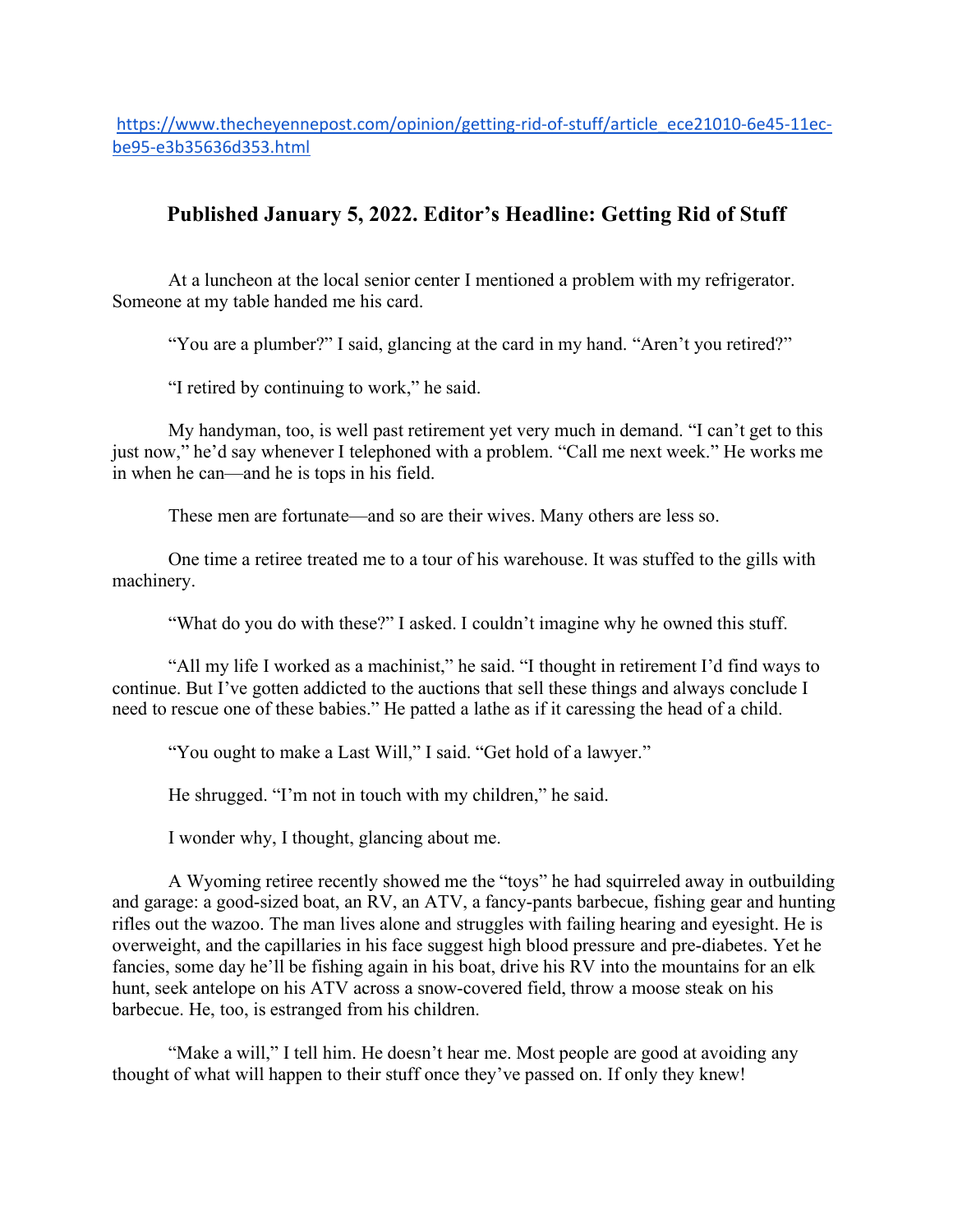When I worked in my husband's law office in California, one client was the Public Administrator (PA) of San Luis Obispo County who, among other responsibilities, addressed the possessions left behind by SLO residents who died alone and without a will.

The PA himself, who visited our office only when his signature was required on a document, was second-generation Portuguese-American. His parents had arrived during a famine in their homeland, attracted by the region's agrarian potential and stout Catholicism, both of which had been advanced by Spanish conquistadores and their padres. (All along the California coast, from Mexico on up, missions exist like the beads on a rosary. The padres coerced the natives with whips and threats of postmortem hellfire and used them as slave labor in the fields and on construction projects.) Mostly our office dealt with the PA's assistant—her grunt work reminded me of my own labors—who entered the residence of the deceased and, along with staff, engaged in the unenviable task of compiling an inventory of every last item on the premises. Simultaneously their office advertised for heirs in the local papers, which rarely produced any results.

When the assistant brought us her list of inventoried items, we incorporated it into probate pleadings to the court—meaning I word-processed and Darold signed. Still, I was enthusiastic. Our office owned some of the first Apple computers in the county, urged upon us by a computer-nerd client. I took a course in computerese, the secretary learned from me, et voilà! We retired our electric typewriters and quit grumbling over corrections or additions to be made. In the era of typewriters, corrections meant retyping the whole enchilada: the trusts and wills composed for ranching and farming clients, the contracts for our inventive computer nerd who, with his wife formed a company that sold intellectual property, and, yes, the endless lists of PA inventories, which always needed updating and correcting before the petition was signed and filed with the court.

In the chain of proceedings, next came the hearing in which a judge granted the PA the authority to sell the deceased's possessions and cover costs incurred, including the legal fees due our office. If the estate was of sufficient value the PA requested permission to hire a law firm that specialized in heir searches. These lawyers usually found a distant relative in England or some such place, but at the end of the day, after all expenses had been documented and a judge signed the order for the PA to pay them, even a sizable estate was reduced to a handful of dollars.

The PA's office was responsible also for people found dead under a bridge or freeway overpass. Sometimes this required little court involvement; other times, however, a seemingly destitute individual had squirreled away amazing amounts of cash. In a hovel filled with heaps of smelly clothing, cheap furniture, stacks of old newspapers, mildewed food items and so forth, the PA's team had to compile and inventory and supervise a cleaning crew so that the shanty could be put on the market.

Whenever I contemplate an item in my possession that no longer serves a purpose, I think of some future executor of my estate. Named in my will are several descendants whose choice it is to serve. "Personal property" like jewelry, knick-knacks, and art is for descendants to divvy up